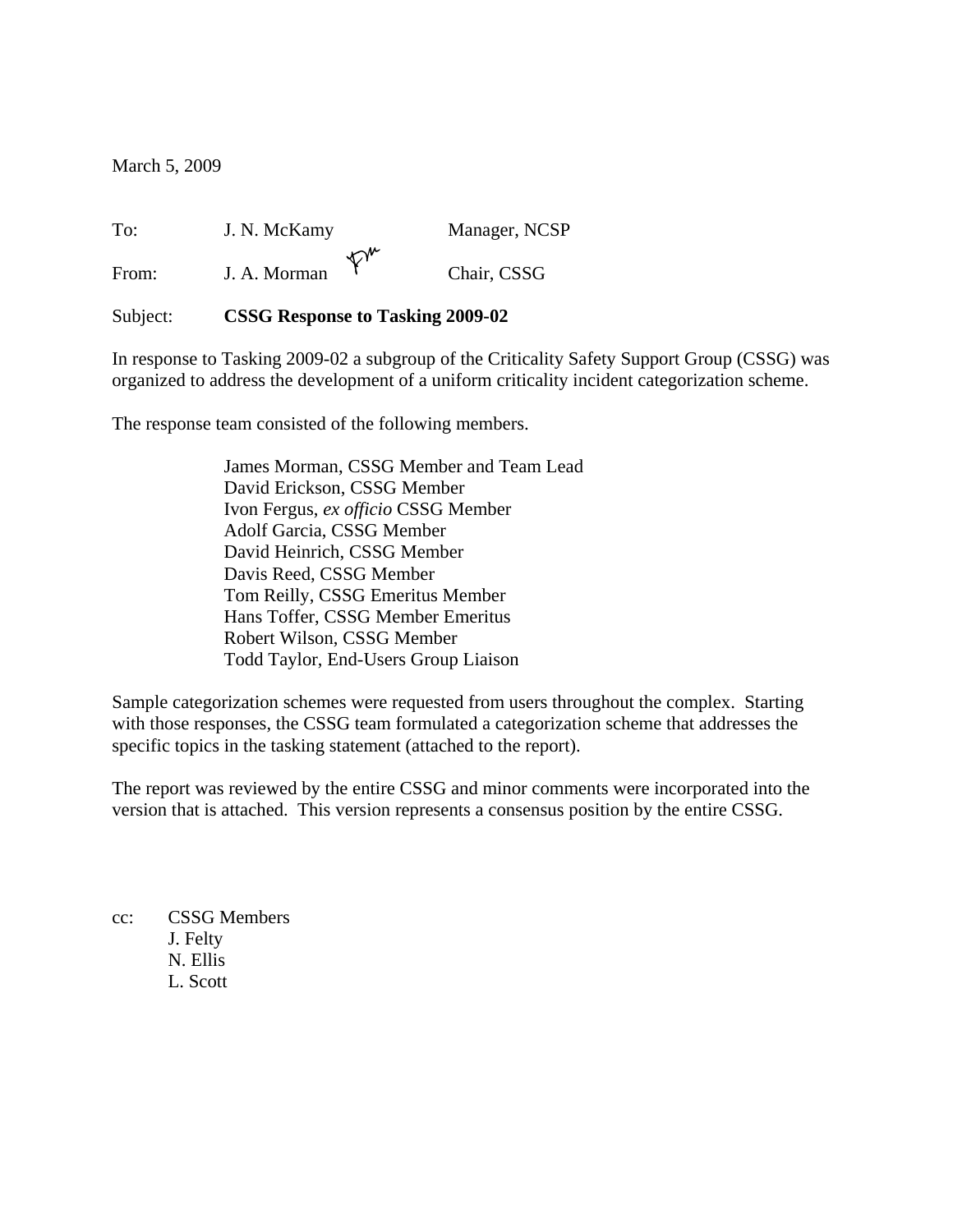# **CSSG Response to Tasking 2009-02**

**Development and Recommendation of a Uniform Criticality Incident Categorization Scheme** 

**March 5, 2009**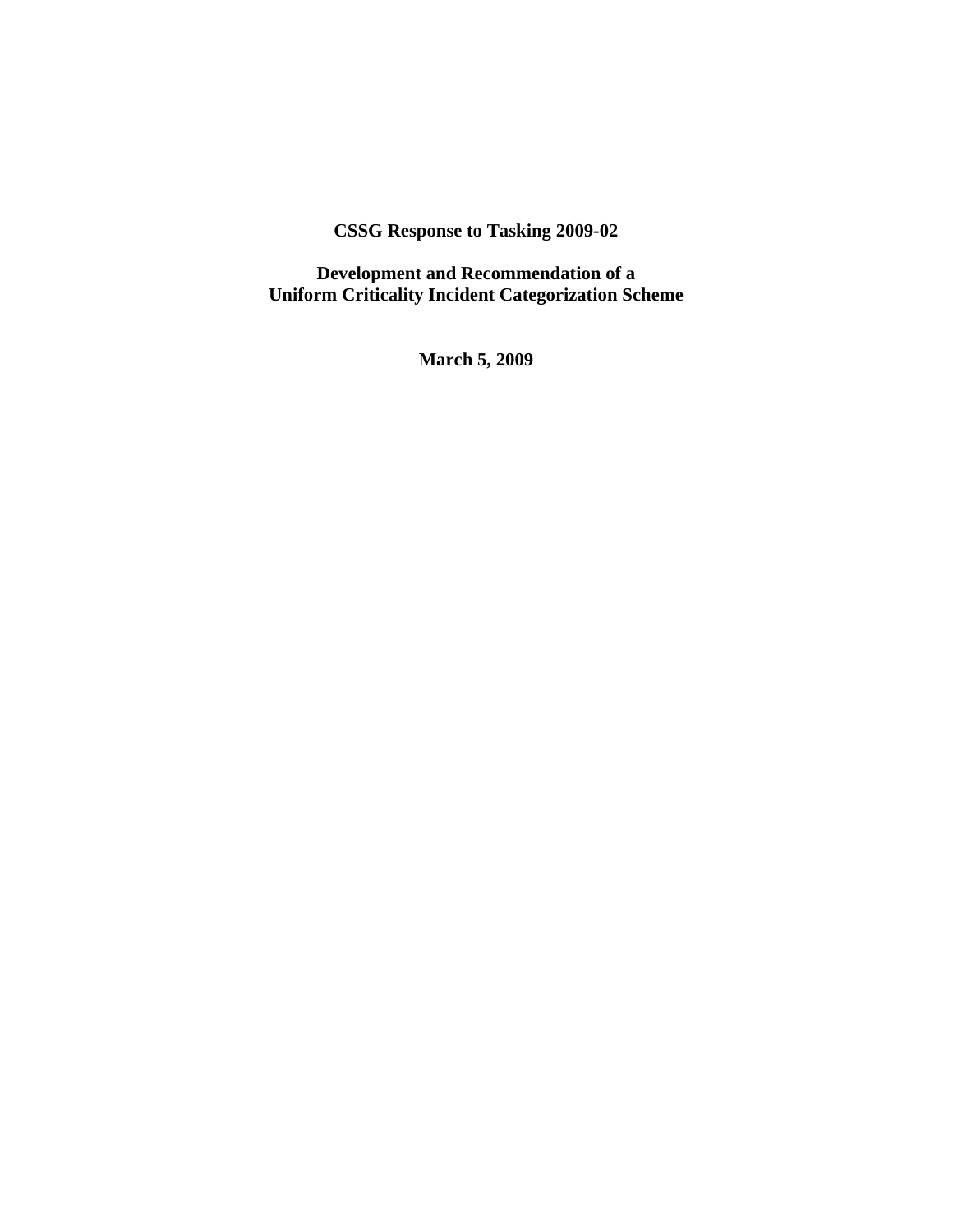## **Introduction**

The Criticality Safety Support Group (CSSG) was directed in Tasking 2009-02 (see Attachment 1) to review existing criticality incident categorization schemes and develop a recommended scheme that could be used on a complex-wide (DOE) basis. A consistent scheme would make comparative evaluations more straightforward and proved a basis for communicating lessons learned to the criticality safety community. A subgroup of the CSSG was formed to address this task.

The CSSG response subgroup, with assistance from the chair of the end-users group, issued a call for examples of categorization schemes in use throughout the industry. The responses indicated that there were basically two broad systems in use today. The first general scheme is based on a few-group approach, reflecting whether several, one or no barriers exist to a criticality accident. The other set of examples address lower-level criticality safety incidents and typically had five or six levels of categorization. Since these examples were more comprehensive in the types of incidents that were categorized, they provide more opportunities to track minor incidents that might by symptomatic of a more serious problems in the criticality safety program at a site or across the complex. The CSSG response subgroup decided to base the recommended scheme on the more detailed example schemes that were submitted.

In the response to the tasking the CSSG was directed to address the following points.

- use of a graded approach
- differences between loss of control and unexpected changes in reactivity
- reduction in the margin of subcriticality vs. exceeding mass limits
- incident reporting requirements

Each of these points is addressed in the following sections.

## **Use of a Graded Approach**

It is clear that some facilities operate with a larger margin of subcriticality than others, depending on the materials in use and the nature of the operations. The term "graded approach" is widely used, but often interpreted differently at individual sites or facilities. Since one of the main purposes for the establishment of a uniform incident categorization scheme is to facilitate tracking, trending and comparison of incidents across the DOE complex, encouraging the use of a site- or facility-specific graded approach would be counter-productive to this purpose.

The categorization scheme described below is inherently graded as it is based on the significance of the degradation and loss of controls. The development of criticality safety controls in the nuclear criticality safety evaluation (NCSE) should be done on a graded approach based on the nature of the materials and processes for which the controls are established. If the controls are properly established, the categorization scheme will implicitly apply the graded approach based on those controls.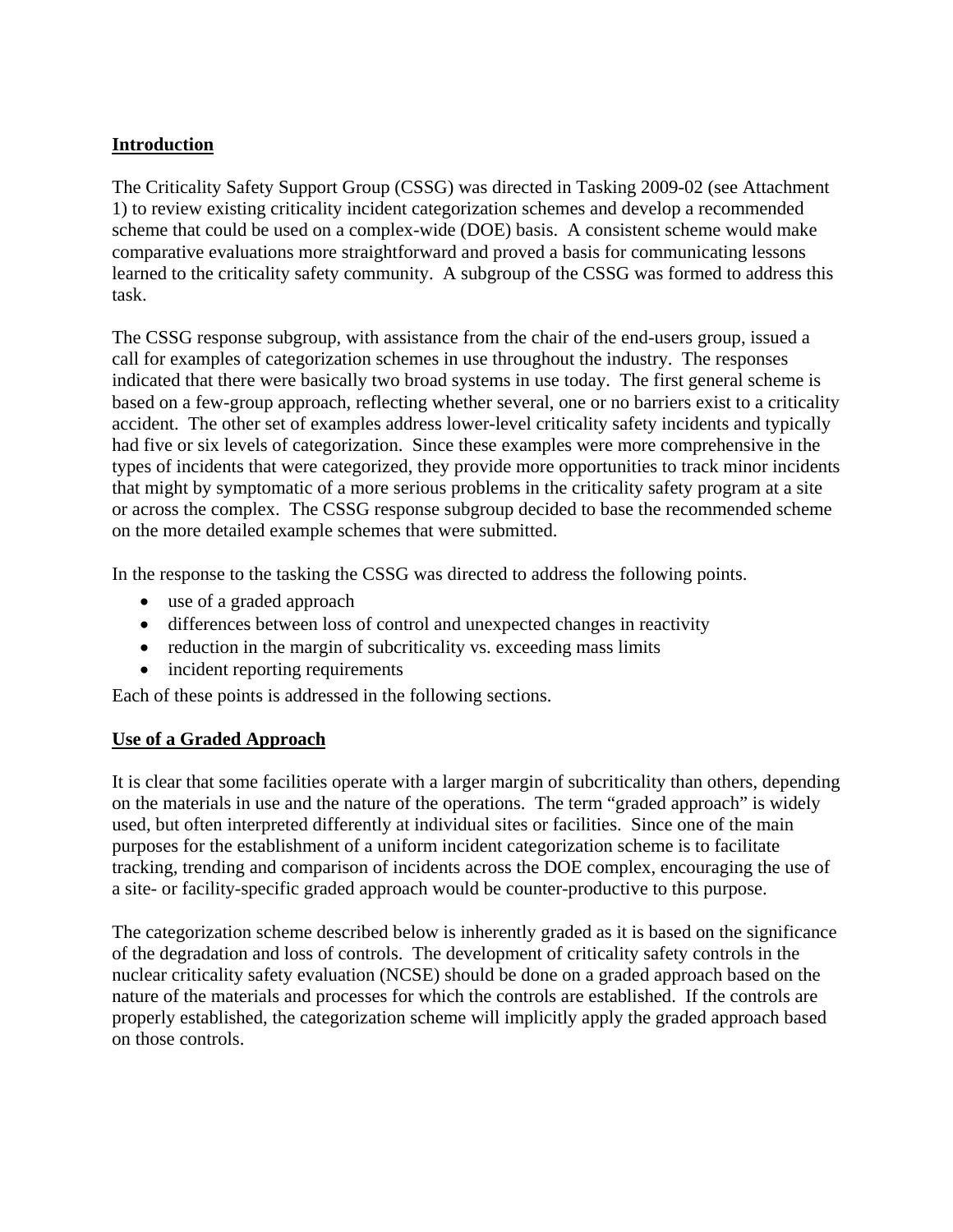# **Difference between Loss of Control and Unexpected Change in Reactivity**

An unexpected change in reactivity might signal a degradation of a control, but not necessarily loss of that control. The categorization scheme described below takes this into account by differentiating between degradation of one or more controls (Severity Level 1) and loss of one or more controls (Severity Levels 2 through 5).

# **Reduction in the Margin of Subcriticality vs. Exceeding Mass Limits**

A reduction in the margin of subcriticality can be considered the same as an unexpected increase in the reactivity of a system, which could be brought about by exceeding a mass limit or variation of some other controlled parameter. However, exceeding a mass limit may have an effect on the reactivity of the system ranging from negligible to large, depending on the nature of the system and the degree to which the mass limit was exceeded. For large, multi-kilogram processes with a conservative mass limit that maintains the system at a far subcritical level, exceeding the limit by a few grams would result in only a negligible reduction in the margin of subcriticality. The same mass difference in another system using small amounts of fissionable solutions with a relatively small margin of subcriticality could cause an unacceptably large change in the margin. For this reason, using mass limits as such to categorize an incident is not easily adaptable to a general categorization scheme. To use such a criterion would require a correlation between reductions in the margin vs. changes in mass. If mass limit controls are properly established, the criteria given in the scheme described below, based on degradation and loss of controls, will correctly account for the effect of exceeding mass limits on the reduction in the margin of subcriticality.

## **Incident Reporting Requirements**

The DOE has established occurrence reporting criteria in DOE O 231.1A Chg 1, *Environment, Safety and Health Reporting*, and associated guidelines in DOE M 231.1-1A Chg 2, *Environment, Safety and Health Reporting Manual*, and DOE M 231.1-2, *Occurrence Reporting and Processing of Operations Information*. In order to avoid potential conflicts with these reporting requirements, the CSSG does not recommend instituting criticality safety specific reporting requirements associated with the categorization scheme presented below.

It is assumed that each DOE site or facility has established reporting programs for safety-related occurrences that are reported internally and externally. In general terms, the CSSG would expect that incidents categorized as Severity Levels 0, 1 and 2 need to be reported only within the responsible organization, with information sent to the local DOE field or site office based on prior agreements. There are some exceptions; for example, a number of minor events may indicate a negative trend, so management may choose to report these in the same manner as more significant events. Incidents categorized as Severity Level 3 or 4 must be reported through the Occurrence Reporting and Processing System (ORPS) according the manuals cited above. Additionally, the ORPS requires reporting of any violation of a specific administrative control (SAC) or any significant degradation of any structure, system or component (SSC) credited for criticality safety in the facility documented safety analysis (DSA) and technical safety requirements (TSRs) regardless of the severity level as defined in this document. Any criticality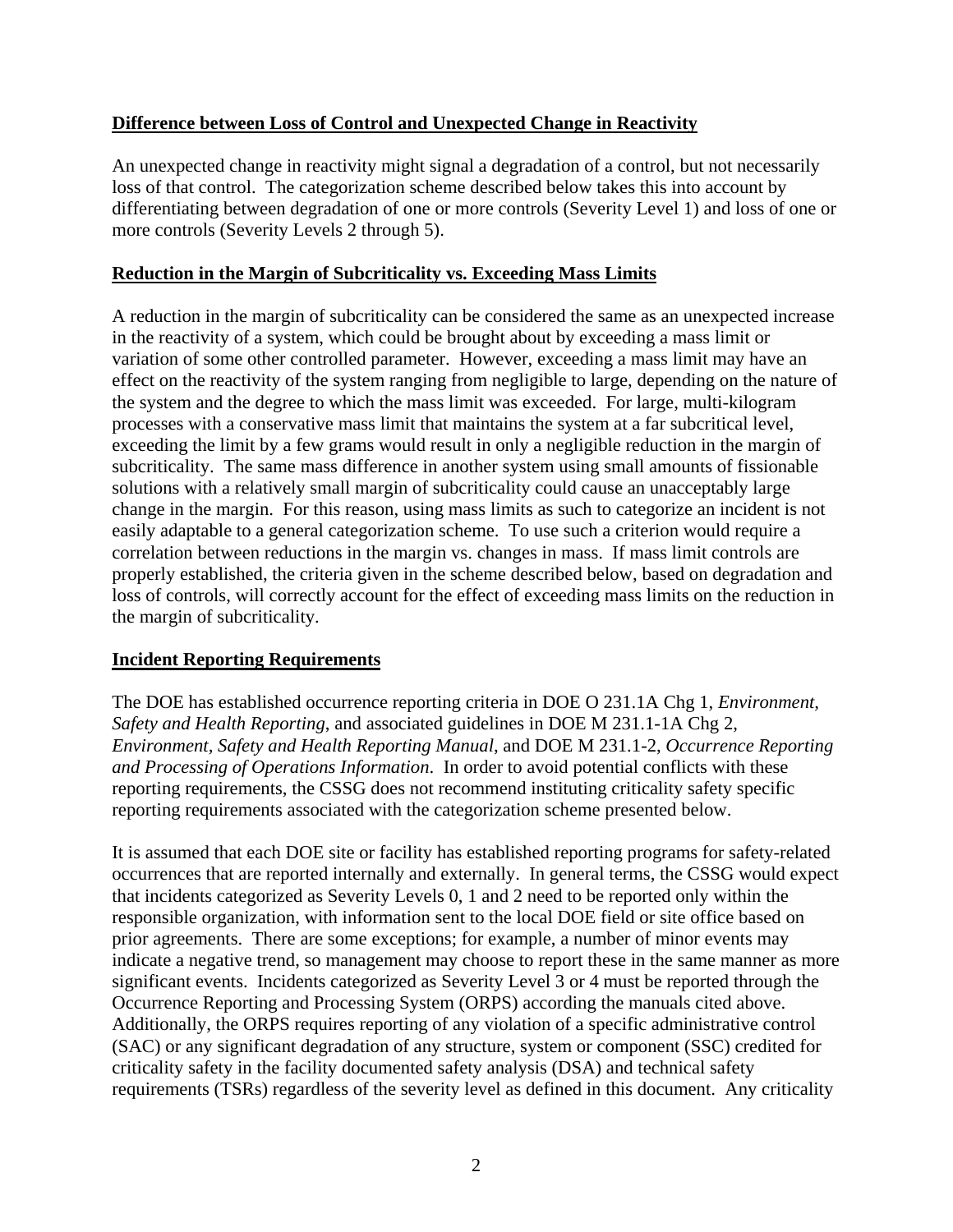accident will be reported according to the appropriate DOE emergency response guidelines and manuals.

The number of requirements already in place for reporting safety incidents is sufficient to ensure that criticality safety incidents will be appropriately reported once the categorization scheme is adopted..

#### **Recommended Categorization Scheme**

The CSSG recommends the following six-level scheme for categorizing criticality safety incidents. Definitions to assist in interpreting the severity levels follow the description of the categorization scheme.

| <b>Severity</b> |                                 |                                                      |
|-----------------|---------------------------------|------------------------------------------------------|
| <b>Level</b>    | <b>NCS Controls Status</b>      | <b>NCS Incident Description</b>                      |
| 0               | All controls remain intact      | A failure to comply with a criticality safety        |
|                 |                                 | program requirement that does not adversely          |
|                 |                                 | affect the criticality safety of a process.          |
| 1               | Degradation of one or more      | A failure to comply with a criticality safety        |
|                 | controls; multiple controls     | program requirement that results in an increased     |
|                 | remain intact                   | reactivity of a process or the degradation of a      |
|                 |                                 | control.                                             |
| 2               | Loss of a single control;       | Violation of a criticality safety limit or loss of a |
|                 | multiple controls remain intact | control, but multiple controls remains in place.     |
| 3               | Loss of one or more controls    | A loss of one or more controls such that an          |
|                 | with only one control           | accidental criticality is possible from the loss of  |
|                 | remaining intact                | an additional control                                |
| $\overline{4}$  | Loss of multiple controls with  | Loss of multiple controls such that no credited      |
|                 | no credited controls remaining  | controls are in place to prevent an accident (no     |
|                 | intact                          | criticality occurred).                               |
| 5               | No controls remain in place     | Criticality accident occurs                          |

*Severity Level 0*: Failure to comply with a criticality safety program requirement that does not adversely affect nuclear criticality safety. Such incidents generally result from the following circumstances.

- A deviation that does not result in an unanalyzed increase to the reactivity of the system/activity, does not degrade a credited control, does not affect the ability to identify or account for fissile material, and does not affect the systems or means to comply with established controls.
- The discrepant condition is within another program (e.g., unreviewed safety question or training), and it is determined that the deviation would not result in an increase to the reactivity of the system/activity, does not degrade a credited control, does not affect the ability to identify or account for fissile material, and does not affect the systems or means to comply with established controls.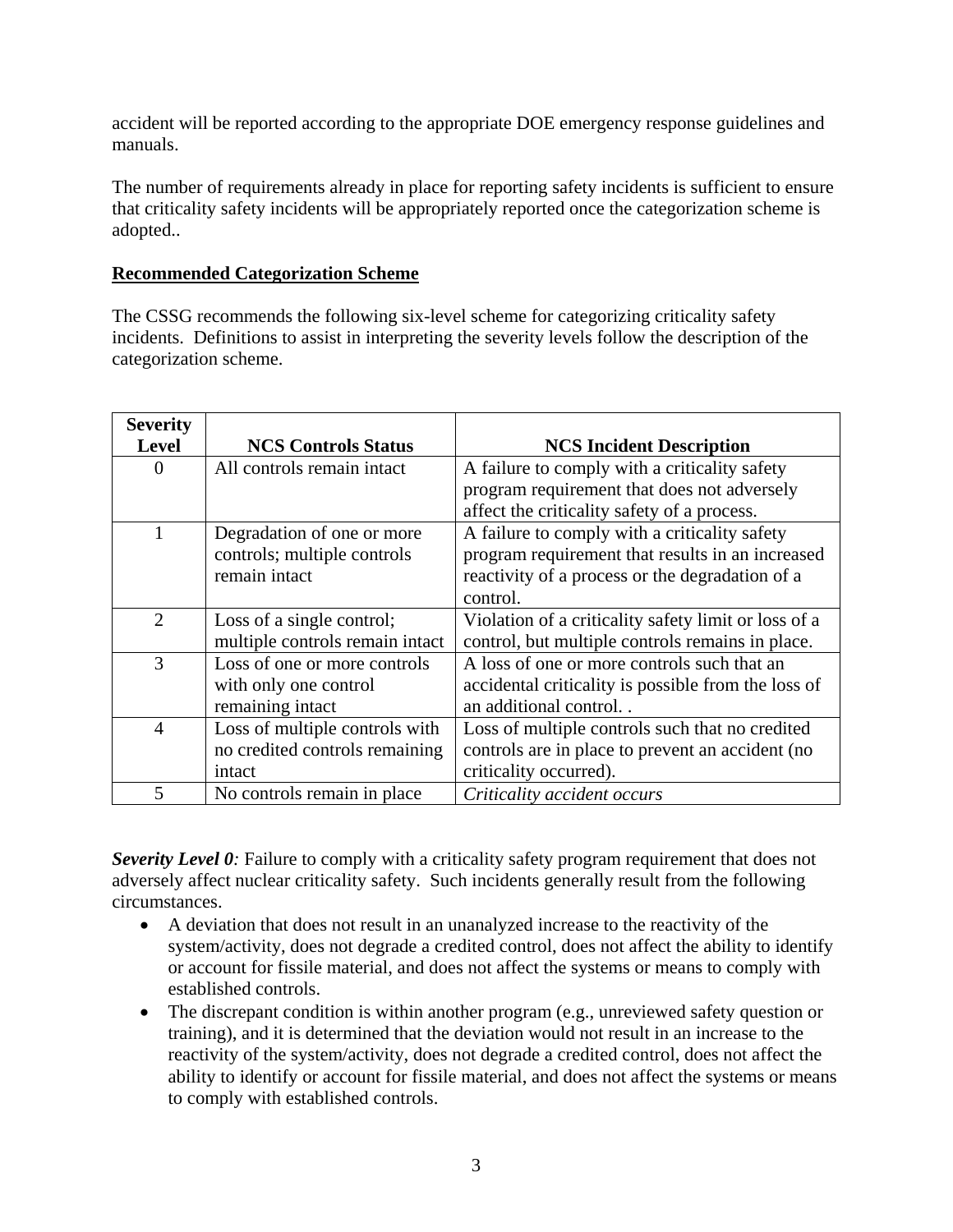*Severity Level 1:* Failure to comply with a criticality safety program requirement that results in the degradation (but not loss) of one or more credited criticality safety controls that, for example,

- 1. Leads to an increase in the reactivity of a system or activity beyond that analyzed as being within the normal range of operations;
- 2. Represents the degradation of a control credited in an implemented criticality safety evaluation;

3. Represents an activity with fissionable material for which double contingency or incredibility has not been documented or for which implemented limits or controls have been determined to be invalid.

The judgment of whether a control is only degraded or is lost should be made by a qualified criticality safety engineer. Multiple controls remain intact to prevent the potential for a criticality accident.

*Severity Level 2:* A criticality safety requirement was violated that resulted in a loss of a control. Multiple controls remain intact to prevent the potential for a criticality accident.

*Severity Level 3:* One or more criticality safety requirements were violated resulting in a loss of one or more criticality safety controls such that an accidental criticality is possible from the loss of one additional control.

*Severity Level 4:* One or more criticality safety requirements were violated resulting in a loss of one or more criticality safety controls such that no valid controls are available to prevent a criticality accident. A criticality accident has not yet occurred.

*Severity Level 5:* A criticality accident has occurred.

## **Definitions**

Since the incident descriptions in the above categorization scheme depend on several terms that are often used with different meanings, the following definitions are provided to clarify the incident categorization levels.

- **contingency** (or contingent event). An event (e.g., process condition upset) that may occur but that is not likely or intended, and that has a direct effect on the criticality safety of the process.
- **parameter**. One of a set of measurable factors, such as density and enrichment, that defines a system and determine its behavior.
- **control**. An engineered feature or administrative requirement that
	- constrains one or more parameters to the range of intended values, and
	- has an unlikely or lower failure rate.

Controls may be set at the level of a Technical Safety Requirement (TSR), a Specific Administrative Control (SAC) or be defined in a criticality safety program.

**credited control.** A control for which either preventive or mitigative credit is taken in the approved documented safety basis (such as the NCSE) for the activity.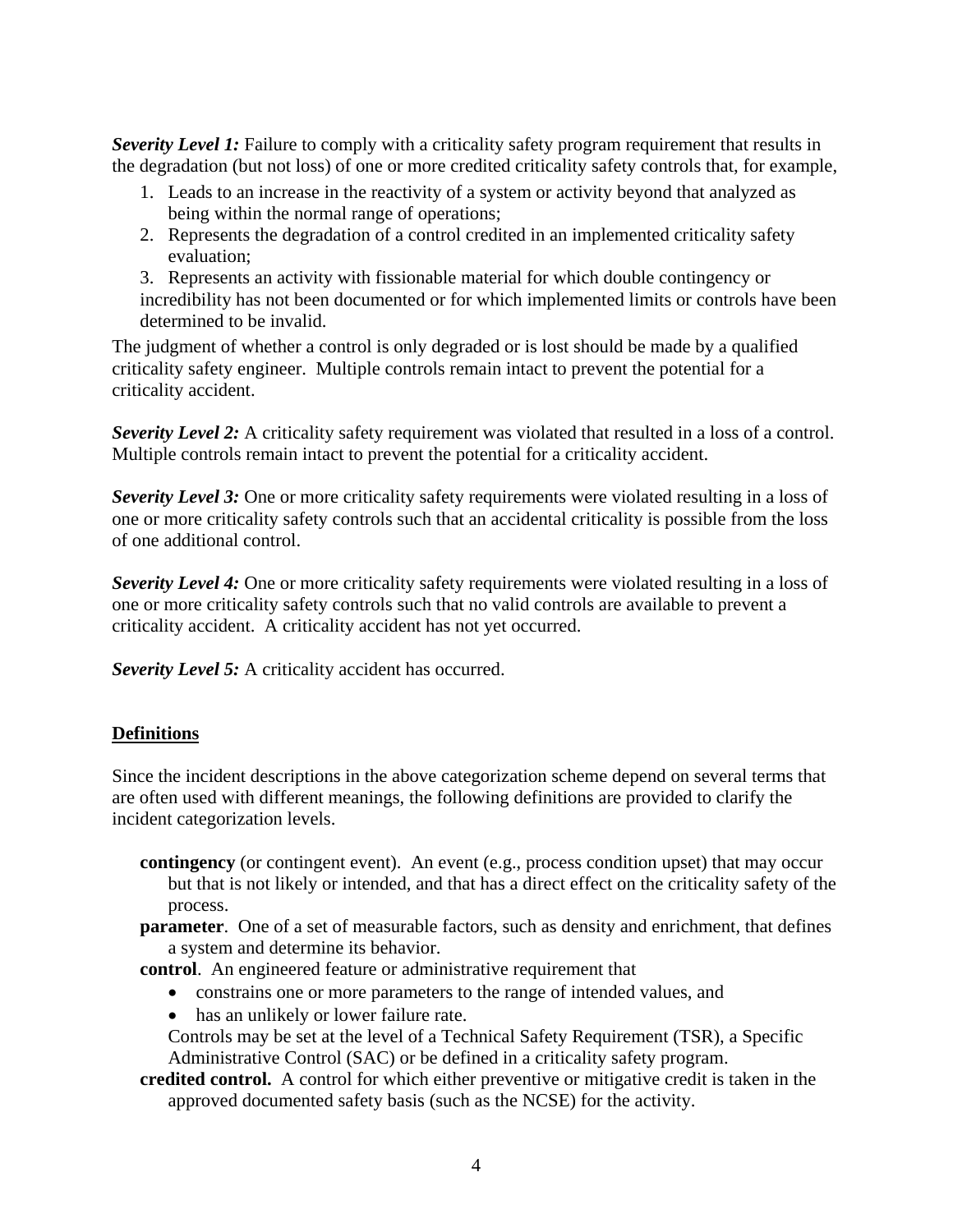- **barrier**. One or more controls, either credited or uncredited, that are established to prevent a criticality accident. Barrier is sometimes used to mean the same as control.
- **controlled parameter**. A parameter that is controlled within specified limits to maintain the criticality safety of a process. Parameters may be defined to have normal operating limits only, or may be defined with both normal operating limits and an analyzed operating envelope. The range between a normal operating limit and the analyzed operating envelope may be considered a criticality safety incident but does not necessarily represent the loss of a control.
- **process**. An operation or series of operations performed in the making or treatment of a product including but not limited to receipt of material, chemical and physical operations, storing material and transporting material.
- **process condition**. A specific state of a process that is defined by the values of the total set of parameters that are attributable to that process (e.g., H:X ratio, enrichment, container geometry).